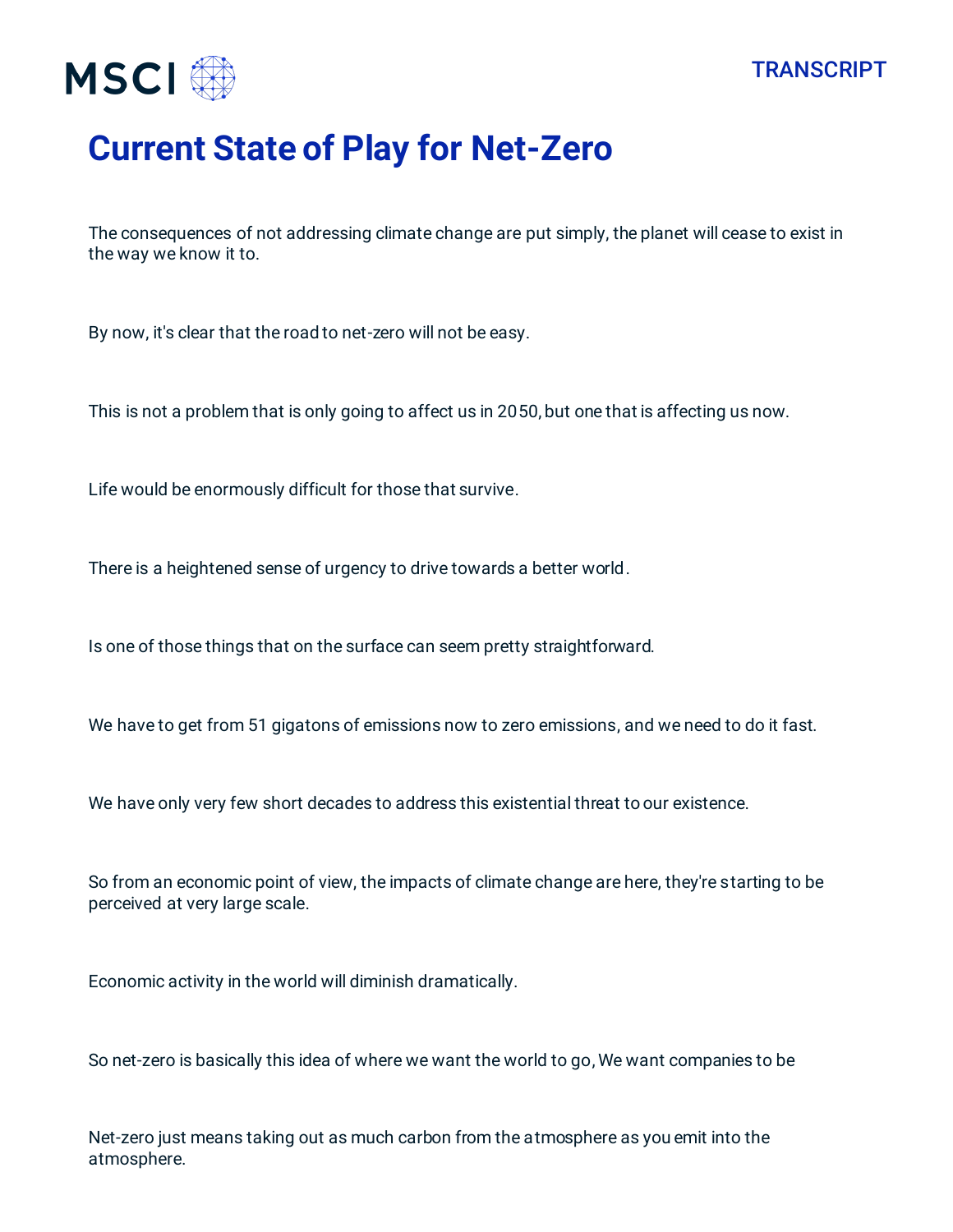



And that's at the level of a single factory, or a whole company, or a whole portfolio, or even the whole planet.

Achieving net-zero by 2050 at the latest, gives us the best possible chance of staying within 1.5 degrees.

We're a long way from that future, but we know that it's possible and we know that it's what we need to work towards.

In other aspects of life where we maybe need to eat a little bit less free, a little bit less noise, you know, do a little bit less of something and that's sufficient. We don't have that advantage.

So these next couple of years are absolutely critical to get towards net-zero.

Why? Because we're in a race against time and a race against ourselves.

If we miss this tiny little window, we could be locked into temperature rise far above what we can even fathom.

There hasn't been a threat of this magnitude in the history of mankind.